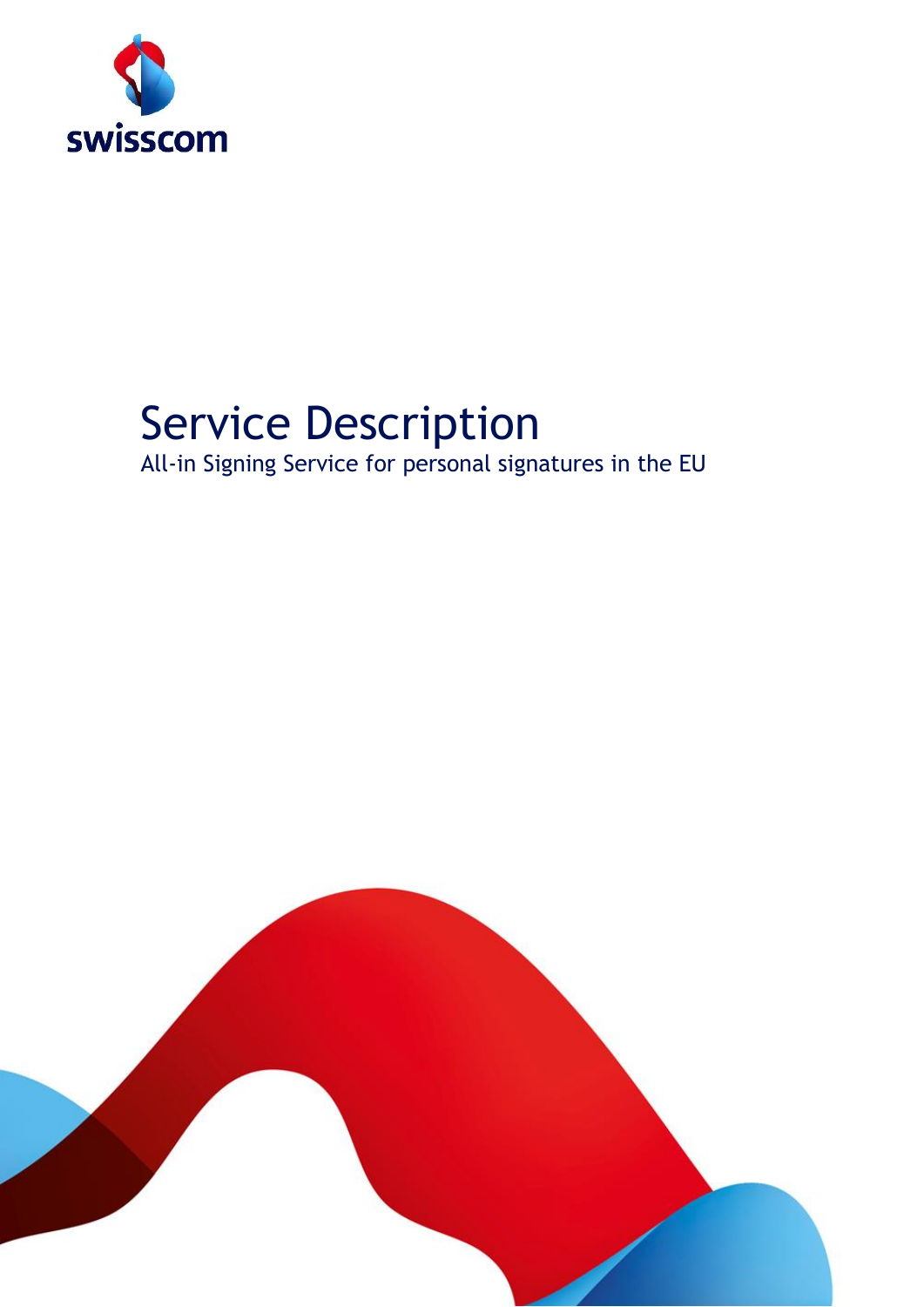

# Table of contents

| $\mathbf{2}$ |  |
|--------------|--|
| 2.1          |  |
| 2.2          |  |
| 3            |  |
| 3.1          |  |
| 3.1.1        |  |
| 3.2          |  |
| 3.2.1        |  |
| 3.2.2        |  |
| 3.2.3        |  |
| 3.2.4        |  |
| 3.2.5        |  |
| 3.3          |  |
| 3.3.1        |  |
| 3.3.2        |  |
| 3.4          |  |
| 4            |  |
| 4.1          |  |
| 4.2          |  |
| 4.3          |  |
| 5.           |  |
| 5.1          |  |
| 5.1.1        |  |
| 5.2          |  |
| 6            |  |
| 6.1          |  |
| 6.2          |  |
| 7            |  |
| 7.1          |  |
| 7.3          |  |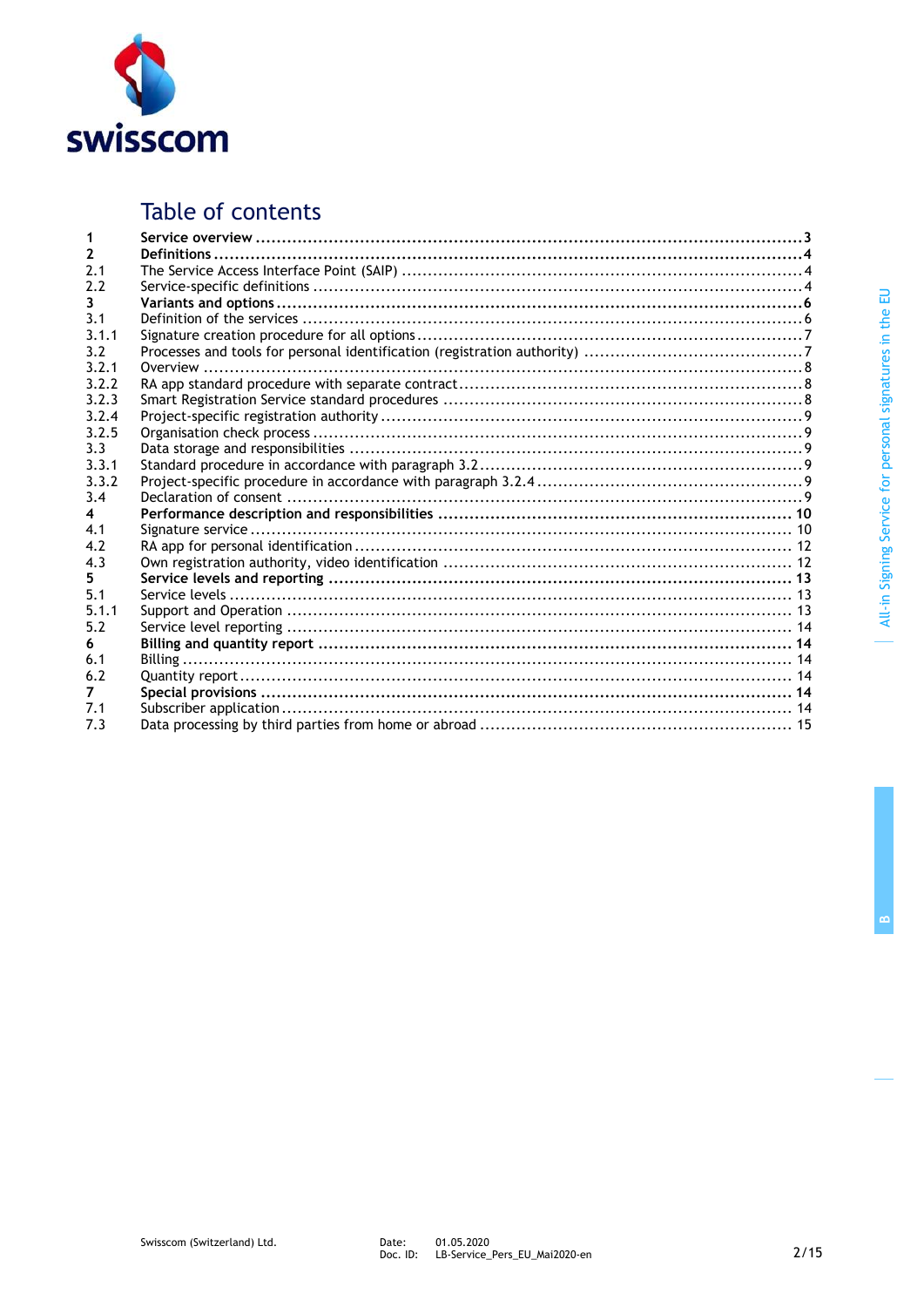

# 1 Service overview

The All-in Signing Service (AIS) in accordance with this service description is a server-based remote signature service provided by Swisscom IT Services Finance S. E. , Vienna (AT), hereinafter referred to as "Swisscom ITSF". The AIS is provided in the data centres of Swisscom (Switzerland) Ltd. in Switzerland and Swisscom (Switzerland) Ltd. distributes the AIS in its own name or grants third parties the right to distribute the AIS in its own name. It enables signatories to electronically sign digital files and thus ensure the integrity and authenticity of a file. The qualified trust service of Swisscom ITSF creates and manages the signature certificate for the signatories as a fiduciary and makes it available to the remote signature service via an encrypted channel. Apart from a subscriber application for the sending and receipt of the signed document, the signatory does not require any other operating equipment, such as tokens or signature cards.

The subscriber application prepares a document so that for signing only the hash value (check sum of fixed length without any indication of the content) has to be sent to AIS. The effectively readable files and the information they contain do not leave the Subscriber's system environment and cannot therefore be viewed by Swisscom. The signed hash is reintegrated into the document by the subscriber application and thus creates a signed document. Before activating the signature, the Subscriber has to be authenticated by the subscriber application and declare their consent to sign. The All-In Signing Service uses various possible authentication methods.



The signatories can identify themselves beforehand using a procedure approved according to eIDAS (e.g. "RA-App", own registry) and then use an associated authentication for each signature.

With regard to the signatures, a general distinction is made between advanced and qualified electronic signatures. Qualified electronic signatures have the highest degree of legal validity and have the same status as a handwritten signature in many cases. This means that in many cases the handwritten signature can be replaced (see section [7.2\)](#page-13-0).

Swisscom ITSF is a recognised provider of signature and certification services in Austria for the issuance of qualified certificates for electronic signatures and electronic seals in accordance with the eIDAS Regulation and the Austrian Signature and Trust Services Act (SVG). A conformity assessment body regularly checks whether the requirements made of providers of certification services by European and Austrian law and/or recognised technical norms are also met. The supervisory authority grants Swisscom ITSF qualification status as a qualified trusted service provider. Swisscom ITSF is included on the trust lists in accordance with Art. 22 of the eIDAS Regulation and is entitled to use the EU trust mark.

Swisscom's AIS Service generally provides advanced electronic signatures for natural and legal persons and qualified electronic signatures for natural persons depending on the contract structure and selection of the Subscriber. This service description describes the service for electronic signatures for natural persons in the EU and EEA states that have implemented the eIDAS regulation.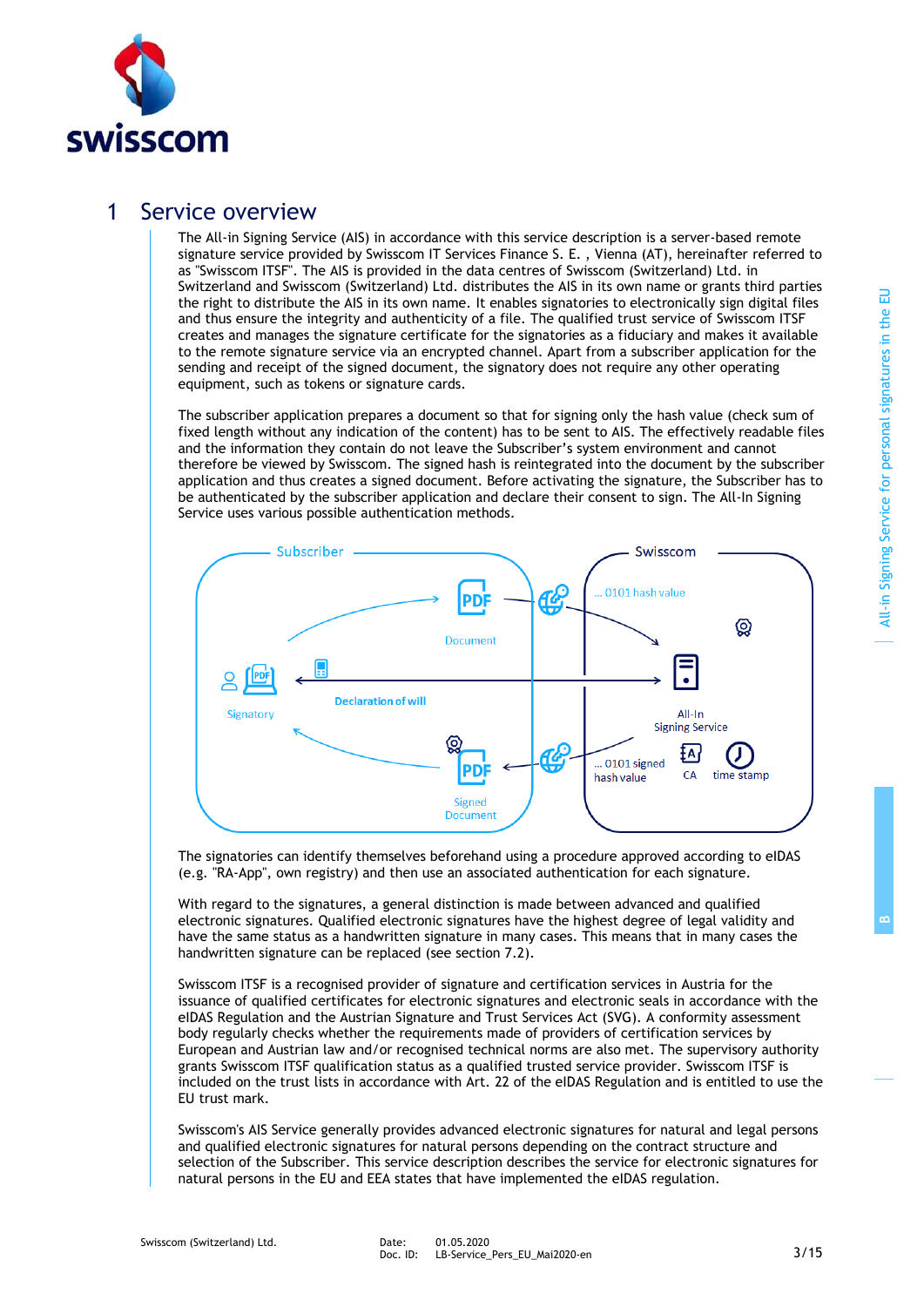**B**



# 2 Definitions

# **2.1 The Service Access Interface Point (SAIP)**

The Service Access Interface Point (SAIP) is the contractually agreed, geographical and/or logical point at which a service is delivered to the service user. It is also the point at which a service is monitored and the service level provided is documented.

The following schematic diagram illustrates the services and service components of the All-in Signing Service:



The service provision point for the signatures is Swisscom's connection to the Internet. SMS information is provided at the interface to the roaming partner, unless it is provided within the Swisscom network. A service promise for the proper performance of the Internet or the network operation of the roaming partner is excluded.

# **2.2 Service-specific definitions**

| <b>Term</b>          | <b>Description</b>                                                                                                                                                                                                                                                                                                |
|----------------------|-------------------------------------------------------------------------------------------------------------------------------------------------------------------------------------------------------------------------------------------------------------------------------------------------------------------|
| AIS service          | All-In Signing Service                                                                                                                                                                                                                                                                                            |
| <b>CMS</b>           | Cryptographic Message Syntax - a syntax defined in RFC5652 for the digital<br>signature and cryptographic messages.                                                                                                                                                                                               |
| CP/CPS               | Certificate guidelines (CP/CPS) for issuing certificates of the "Diamond"<br>(qualified) and "Sapphire" (advanced) classes.                                                                                                                                                                                       |
|                      | Certification guidelines, certification practice, documents of a certification<br>authority which describe the guidelines and practice for issuing certificates.                                                                                                                                                  |
| Distinguished name   | Standardised form to describe a certificate subject. The subject of a<br>certificate clearly designates the identification of the signatory.                                                                                                                                                                      |
| <b>Document</b>      | For the sake of clarity, the term document is used synonymously with the<br>term data. Both documents and data can be signed.                                                                                                                                                                                     |
| eIDAS regulation     | Regulation No 910/2014 of the European Parliament and of the Council of<br>23 July 2014 on electronic identification and trust services for electronic<br>transactions in the internal market and repealing Directive 1999/93/EC).<br>This Regulation shall in particular also regulate the electronic signature. |
| Electronic signature | The electronic signature is a technical procedure for checking the integrity<br>of a document, an electronic message or other electronic data and the<br>identity of the signatory.                                                                                                                               |
| Hash                 | Clear depiction of a large amount of data on a small amount of data, almost<br>like a document's fingerprint. The document contents cannot be traced<br>from the hash.                                                                                                                                            |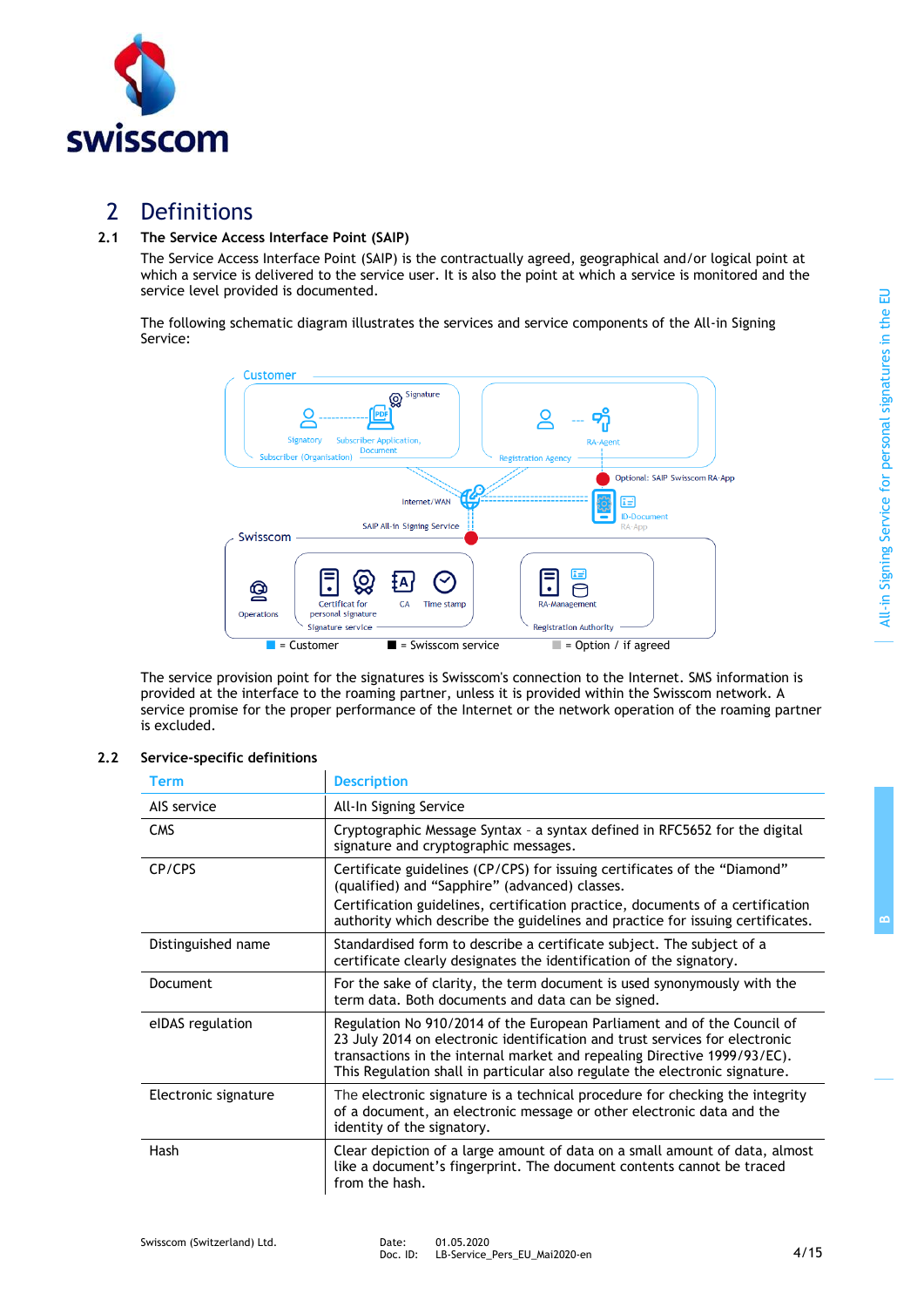

| <b>Term</b>                             | <b>Description</b>                                                                                                                                                                                                                                                                                                                                                                                                                                                                                                                                                                       |
|-----------------------------------------|------------------------------------------------------------------------------------------------------------------------------------------------------------------------------------------------------------------------------------------------------------------------------------------------------------------------------------------------------------------------------------------------------------------------------------------------------------------------------------------------------------------------------------------------------------------------------------------|
| Mobile ID                               | Managed Service for secure user authentication. Mobile ID can be used in<br>Switzerland in combination with a mobile subscription of any Swiss mobile<br>provider, e.g. Swisscom.                                                                                                                                                                                                                                                                                                                                                                                                        |
| Mobile ID App                           | Managed Service App downloadable from the Google Play Store or Apple<br>store for secure user authentication based on offered authentication means<br>of the mobile device like fingerprint, face recognition, etc. Initialization is<br>done by use of the mobile number. The Mobile ID App can be used with any<br>international mobile number and by use of an Internet connection.                                                                                                                                                                                                   |
| <b>OASIS DSS</b>                        | Interface standard for digital signatures for web services and other services<br>of the OASIS Group (non-profit organisation for open standards in IT)                                                                                                                                                                                                                                                                                                                                                                                                                                   |
| On-demand signature                     | Term frequently used in technical documents for the "personal signature"<br>in accordance with this service description.                                                                                                                                                                                                                                                                                                                                                                                                                                                                 |
| 0TP                                     | One Time Password - Password created for use on one occasion which is<br>sent via SMS.                                                                                                                                                                                                                                                                                                                                                                                                                                                                                                   |
| PKCS#1                                  | Cryptographic standard of the RSA Laboratories.                                                                                                                                                                                                                                                                                                                                                                                                                                                                                                                                          |
| <b>PWD</b>                              | Password (entry) for the authentication of the password to be used for the<br>service.                                                                                                                                                                                                                                                                                                                                                                                                                                                                                                   |
| RA agent                                | Authorised operator of the RA app.                                                                                                                                                                                                                                                                                                                                                                                                                                                                                                                                                       |
| RA agency                               | Organization providing the RA agents.                                                                                                                                                                                                                                                                                                                                                                                                                                                                                                                                                    |
| RA app                                  | App (application) which can be downloaded from the Android or iOS store.<br>This enables a trained RA agent to carry out identification for advanced and<br>qualified signatures and sends the data to the RA service.                                                                                                                                                                                                                                                                                                                                                                   |
| RA service                              | Service for receiving and archiving the identification data, operation in<br>relation to the RA app.                                                                                                                                                                                                                                                                                                                                                                                                                                                                                     |
| Registration authority<br>(RA)          | Authority responsible for the identification of the signatories. May be<br>provided by the Subscriber, Swisscom or third parties provided a contractual<br>relationship with Swisscom exists.                                                                                                                                                                                                                                                                                                                                                                                            |
| <b>REST</b>                             | Representational State Transfer, programming paradigm for distributed<br>systems, particularly web services.                                                                                                                                                                                                                                                                                                                                                                                                                                                                             |
| Secure signature creation<br>unit (HSM) | Qualified and certified hardware for creating signature keys and signature<br>certificates.                                                                                                                                                                                                                                                                                                                                                                                                                                                                                              |
| Signing                                 | Natural person who signs a document electronically after prior<br>identification, authentication and declaration of consent.                                                                                                                                                                                                                                                                                                                                                                                                                                                             |
| SOAP                                    | Simple Object Access Protocol - alternative interfaces, programming<br>paradigm concerning REST for web services.                                                                                                                                                                                                                                                                                                                                                                                                                                                                        |
| SSL/TLS                                 | Secure socket layer, transport layer security, encryption protocol for secure<br>data transmission on the internet based on SSL (access) certificates.                                                                                                                                                                                                                                                                                                                                                                                                                                   |
| <b>Smart Registration Service</b>       | Additional service of Swisscom with online identification methods which<br>import the evidence data also into the RA-Service in the same way as the<br>RA-App                                                                                                                                                                                                                                                                                                                                                                                                                            |
| Subscriber                              | Swisscom provides the services in accordance with this service description<br>for the benefit of the Subscriber. The Subscriber is either a direct client of<br>Swisscom with an All-in Signing Service contract (including the existing<br>configuration and acceptance statement) or has a commercial contract with<br>a partner of Swisscom with a configuration and acceptance statement vis-à-<br>vis Swisscom. This acceptance and configuration statement is valid as a<br>"Subscriber Agreement" in accordance with the ETSI norm EN 319 411 for<br>fiduciary service providers. |
| Subscriber application                  | The Subscriber provides the signatories with access to an application with<br>which it can create electronic signatures in accordance with the terms and<br>conditions of use and the Subscriber ensures the transmission of signature<br>data to the remote signature service of Swisscom as well as the<br>authentication ("subscriber application"). The subscriber application                                                                                                                                                                                                       |
| Swisscom (Switzerland) Ltd              | 01 05 2020<br>Date:                                                                                                                                                                                                                                                                                                                                                                                                                                                                                                                                                                      |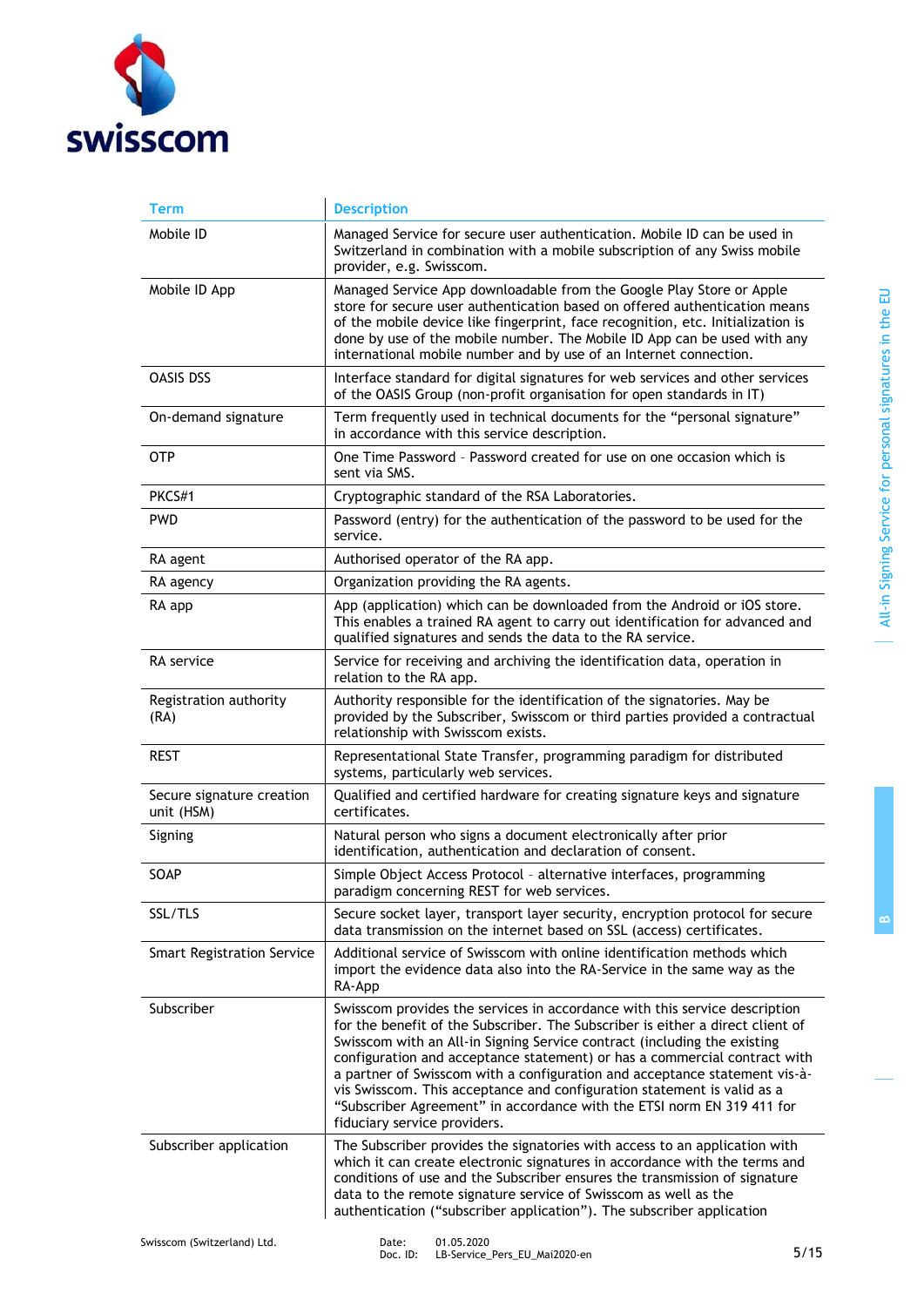

| Term                           | <b>Description</b>                                                                                                                                                                                                                                                                                                                                        |
|--------------------------------|-----------------------------------------------------------------------------------------------------------------------------------------------------------------------------------------------------------------------------------------------------------------------------------------------------------------------------------------------------------|
|                                | receives the signed data and prepares the document for the signatories.<br>The signature service provides an interface linked to a subscriber<br>application to activate the signature. The subscriber application is not part<br>of this service description. It is provided outside of the All-In Signing<br>Service, for example by partners.          |
| Terms and conditions of<br>use | The terms and conditions of use govern the terms for using the signature<br>certificates and signature service in the relationship between Swisscom IT<br>Services Finance S.E. and the signatory on a subscriber application. They<br>can be viewed at<br>https://www.swisscom.ch/en/business/enterprise/offer/security/digital_certificate_service.html |

# 3 Variants and options

| <b>Standard variant</b>                                                                                 | <b>Electronic personal</b><br>signatures |
|---------------------------------------------------------------------------------------------------------|------------------------------------------|
| Qualified electronic signature                                                                          |                                          |
| Advanced electronic signature                                                                           |                                          |
| Electronic time stamp                                                                                   |                                          |
| Identification with RA app                                                                              |                                          |
| Other identification procedures                                                                         | ∩                                        |
| Other procedures for declaration of consent that differ from the standard<br>(PWD/OTP or Mobile ID App) | ∩                                        |
| Operation in accordance with certification guidelines (CP/CPS)                                          |                                          |

 $\bullet$  = Standard (included in the price)  $\quad$   $\circ$  = For an additional charge

# **3.1 Definition of the services**

| <b>Service</b>                                                                     | <b>Definition</b>                                                                                                                                                                                                                             |
|------------------------------------------------------------------------------------|-----------------------------------------------------------------------------------------------------------------------------------------------------------------------------------------------------------------------------------------------|
| Qualified electronic<br>signature                                                  | Qualified electronic signature in accordance with Art. 3 No. 12 eIDAS-VO.                                                                                                                                                                     |
| Advanced electronic<br>signature                                                   | Advanced electronic signature in accordance with Art. 3 No. 11 eIDAS-VO.                                                                                                                                                                      |
| Electronic time stamp                                                              | Electronic time stamp within the meaning of Art. 3 No. 33 eIDAS Regulation<br>which does not meet the requirements of the qualified time stamp<br>according to Art. 3 No. 34 eIDAS Regulation.                                                |
| Identification with RA App                                                         | The customer can sign a RA-Agency contract free of charge in order to use<br>the RA-App for a face-to-face identification                                                                                                                     |
| Other identification<br>procedures                                                 | Optionally other identification procedures can be used by signing additional<br>service contracts (e.g. Video Identification) or a customer specific<br>identification procedure can be authorized for use                                    |
| Other procedures for<br>declaration of consent<br>that differ from the<br>standard | Optionally the customer can request the authorization to use other<br>procedures for the declaration of will. It requires always an audit.                                                                                                    |
| Operation in accordance<br>with certification<br>guidelines (CP/CPS)               | The operation of a certification service provider is based on the EU<br>certificate guidelines (CP/CPS) for issuing certificates of the "Diamond"<br>(qualified) and "Sapphire" (advanced) classes. The latest version can be<br>viewed here: |
|                                                                                    | https://www.swisscom.ch/en/business/enterprise/offer/security/digital_certificate_service.html                                                                                                                                                |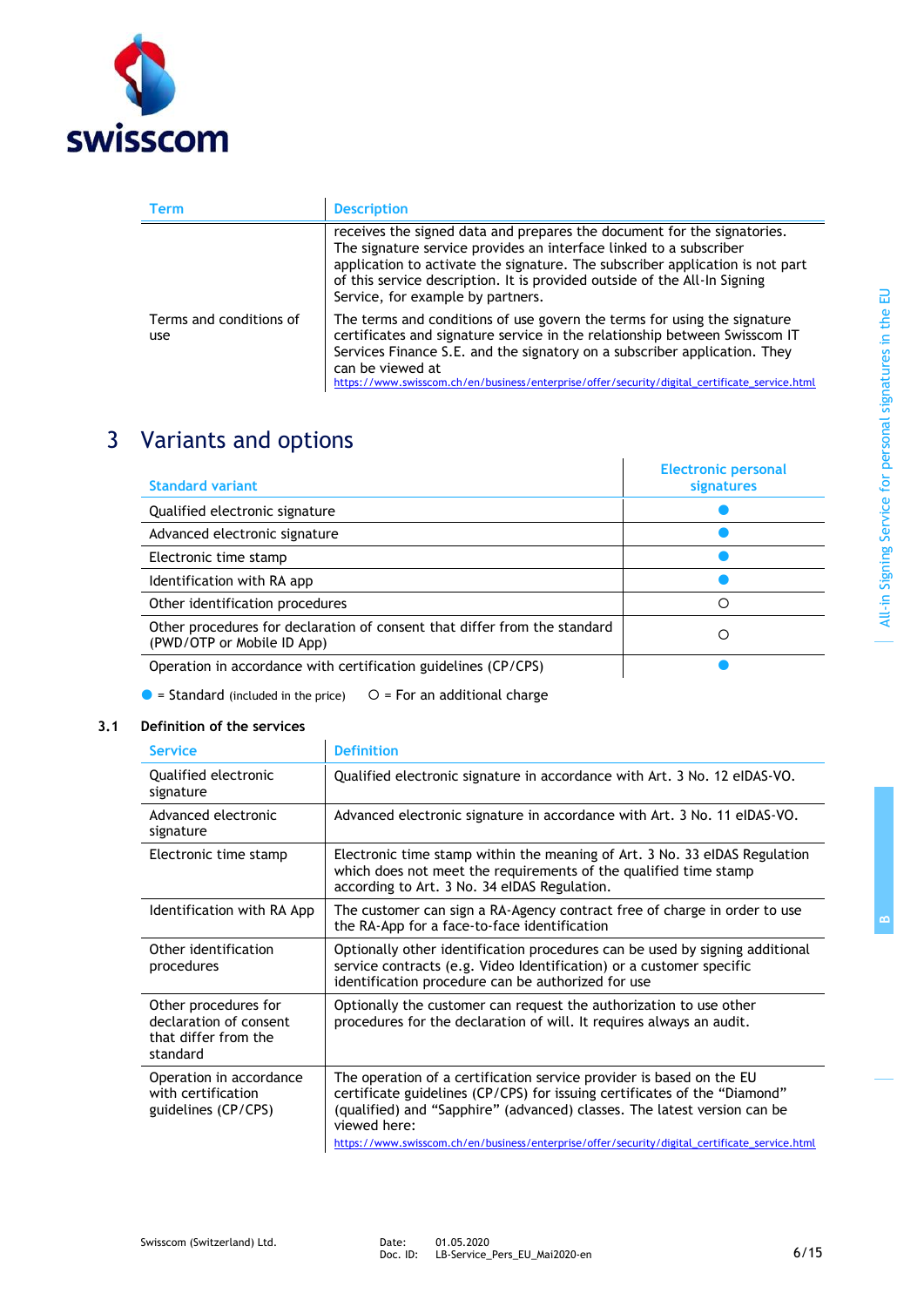

# 3.1.1 **Signature creation procedure for all options**



- The subscriber application is linked to the Swisscom AIS service using a SSL/TLS access certificate.
- The signatory logs into their subscriber application (1) and selects the document to be signed. The subscriber application creates a hash in accordance with Swisscom provisions (2) and sends it to the AIS service. Information relevant to the signature certificate subject is also sent by the subscriber application. If the Subscriber is recorded by the registration authority and authorised for the signature, the AIS requests the declaration of consent from the signatory. (4)
- If the registration authority of Swisscom is used with the RA app or the Smart Registration Service, the signer must be identified before placing the first signature and associated with a method of expressing will (authentication method). The transferred signature data of the subscriber application will be compared with the identification data of the Swisscom registration authority. (3)
- Oualified signature certificates and signatures are only created on the basis of 2-factor authentication which is carried out e.g. by PWD/OTP, Mobile ID App or another certified authentication method.
- The key material (private and public keys) as well as signature certificates, which are necessary for the advanced or qualified electronic signature (incl. time stamp), are created. (5) The key material is generated and used - under the responsibility of Swisscom ITSF - on the AIS service at Swisscom (Switzerland) Ltd. An advanced or qualified signature certificate is issued for this key pair in accordance with the certification guidelines of Swisscom ITSF and the subject of the signature certificate sent by the subscriber application (distinguished name). The signature certificate and the key pair are used for a single signature request by the Subscriber and the key pair is deleted after use. Personal signature certificates are generally valid for a few minutes.
- Signing of the hash value (cryptographic check sum of a data set/text of any length) to safeguard its integrity according to the CMS or PKCS#1 standard.
- Return of the signature as well as any additional validation information in the signature certificate (e.g. certificate chain for the trustworthy root certificate and qualified time stamp). The subscriber application ensures the signature of the document based on the signed hash. (6)

# **3.2 Processes and tools for personal identification (registration authority)**

<span id="page-6-0"></span>Before expression of wil can be carried out, the signatory must identify themselves in accordance with the requirements of the type of electronic signature concerned. The identification process can be carried out separately from the signature process at a registration authority and Swisscom provides several variants.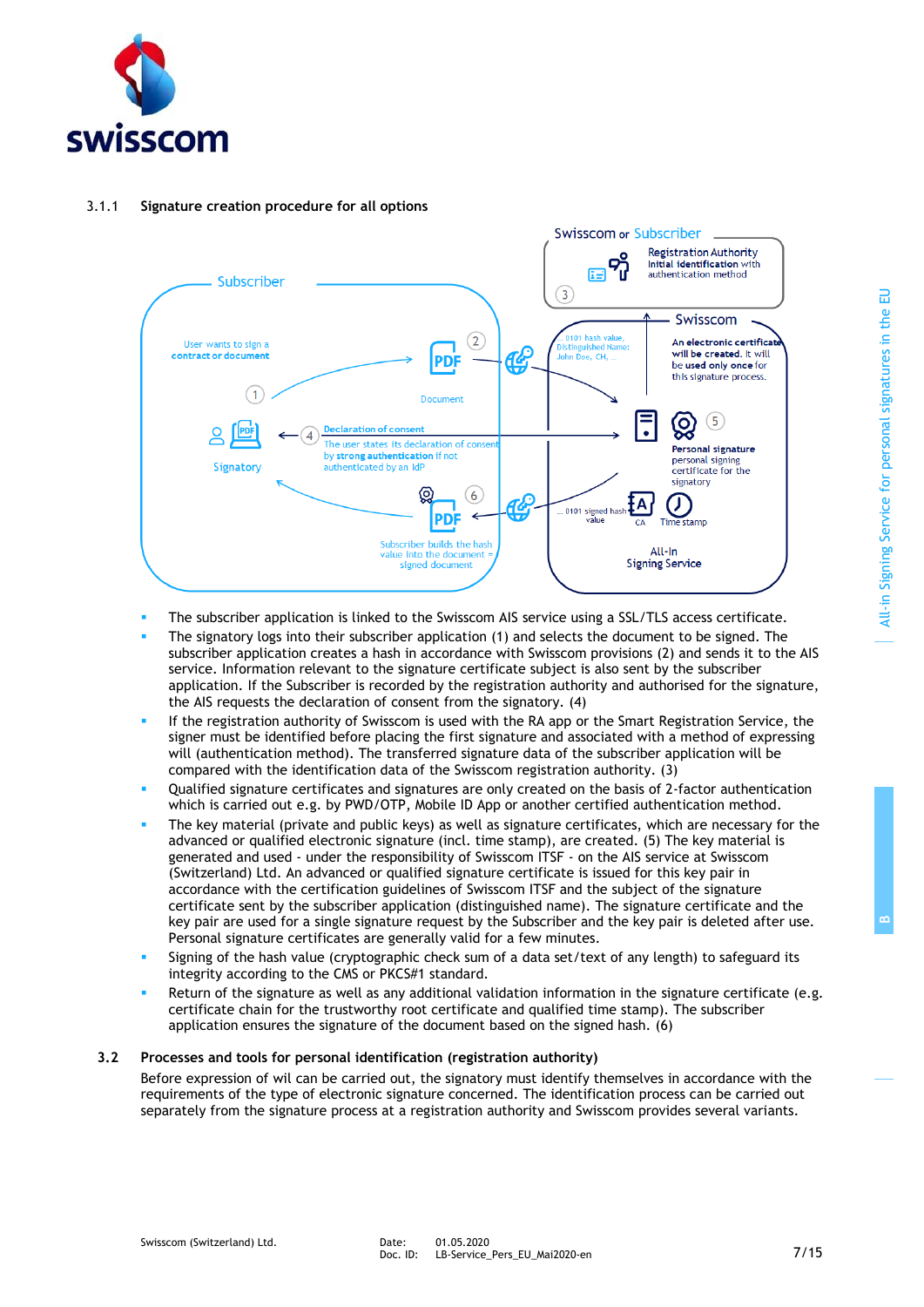

# 3.2.1 **Overview**

| <b>Identification process</b>                                                                        | <b>Suitable for</b><br>qualified<br>signature elDAS | Suitable for<br>advanced<br>signature elDAS |                                                                                                                                                 |
|------------------------------------------------------------------------------------------------------|-----------------------------------------------------|---------------------------------------------|-------------------------------------------------------------------------------------------------------------------------------------------------|
| Standard procedure for RA<br>app in accordance with<br>3.2.2                                         |                                                     |                                             |                                                                                                                                                 |
| Standard procedure with<br><b>Smart Registration Service</b><br>in accordance with 3.2.3             | $(\checkmark)$                                      | $(\checkmark)$                              | Depending on the identification<br>method of the Smart<br><b>Registration Service</b>                                                           |
| Own registration authority<br>with different identification<br>procedure in accordance<br>with 3.2.4 | $(\checkmark)$                                      | $(\checkmark)$                              | Depending on the separate<br>agreement in the<br>implementation concept and in<br>the contract for the delegation<br>of personal identification |

# 3.2.2 **RA app standard procedure with separate contract**

<span id="page-7-0"></span>Swisscom provides an RA app from Swisscom (Switzerland) Ltd. for carrying out the personal identification of the signatory. Swisscom (Schweiz) Ltd. has been designated by Swisscom ITSF as the registration authority. It is operated by the RA agent who generally belongs to the Subscriber's organisation or to a third organisation proposed by the Subscriber or Swisscom. The organisation providing the RA agents is called the "RA Agency" and concludes a separate RA Agency Contract. The RA Agency commits by contract to Swisscom to carry out the personal identification on behalf of and in the name of Swisscom using the app made available in accordance with the process specifications of Swisscom and to send it to the registration authority at Swisscom. Each RA agent will receive a list of its duties of confidentiality and cooperation after successful training. The registration authority therefore remains at Swisscom with the RA app which runs on Android and iOS. Swisscom may withdraw the status as an RA agent from an RA agent and thus this person's entitlement to operate the RA app without notice and at any time and without providing justification.

The RA app requests the RA agent to firstly select the issuing state and the nature (ID, passport) of the identification document. The zones for the haptic and visual check are then shown on a model of the selected document with which the authenticity of the document can be checked. The front and back of the document are then photographed. n OCR automatically determines the identification data required from the machine-readable zone of the document. They must be checked for read errors and corrected. A photo of potential signatory with a background of the environment where the check is carried out (e.g. table, characteristic wall paintings) provides evidence of the physical presence during the check. The potential signatory then receives a call on a previously entered mobile telephone number to confirm the correctness and ownership of the mobile phone number. Once the identification has been completed, the signatory must confirm and sign the terms and conditions of use of the Swisscom ITSF AIS service and they click on the link in a SMS sent from the AIS Service and confirm the terms and conditions indicated therein.

A person who has been identified by the RA app thus becomes a "community member" of the Swisscom ITSF signatories and can have a valid personal signature created for the duration of the period of validity of the identification with all AIS subscribers of Swisscom ITSF and optional of Swisscom (Switzerland) Ltd. without new identification being required provided this is permitted by the subscriber application concerned.

Swisscom may designate RA master agents based on applications of the RA Agency who can propose further RA agents independently within the same organisation so that an entire network of RA agents can be established within an organisation. The RA master agents are subject to separate Swisscom terms and conditions.

## 3.2.3 **Smart Registration Service standard procedures**

<span id="page-7-1"></span>Swisscom provides further standard online identification procedures within an additional service called "Smart Registration Service". An example is the video identification. Please refer to the service description of this service concerning more details of the different procedures. All identifications are done in combination with the registration of the mobile phone number which is used during the signing process as authentication means.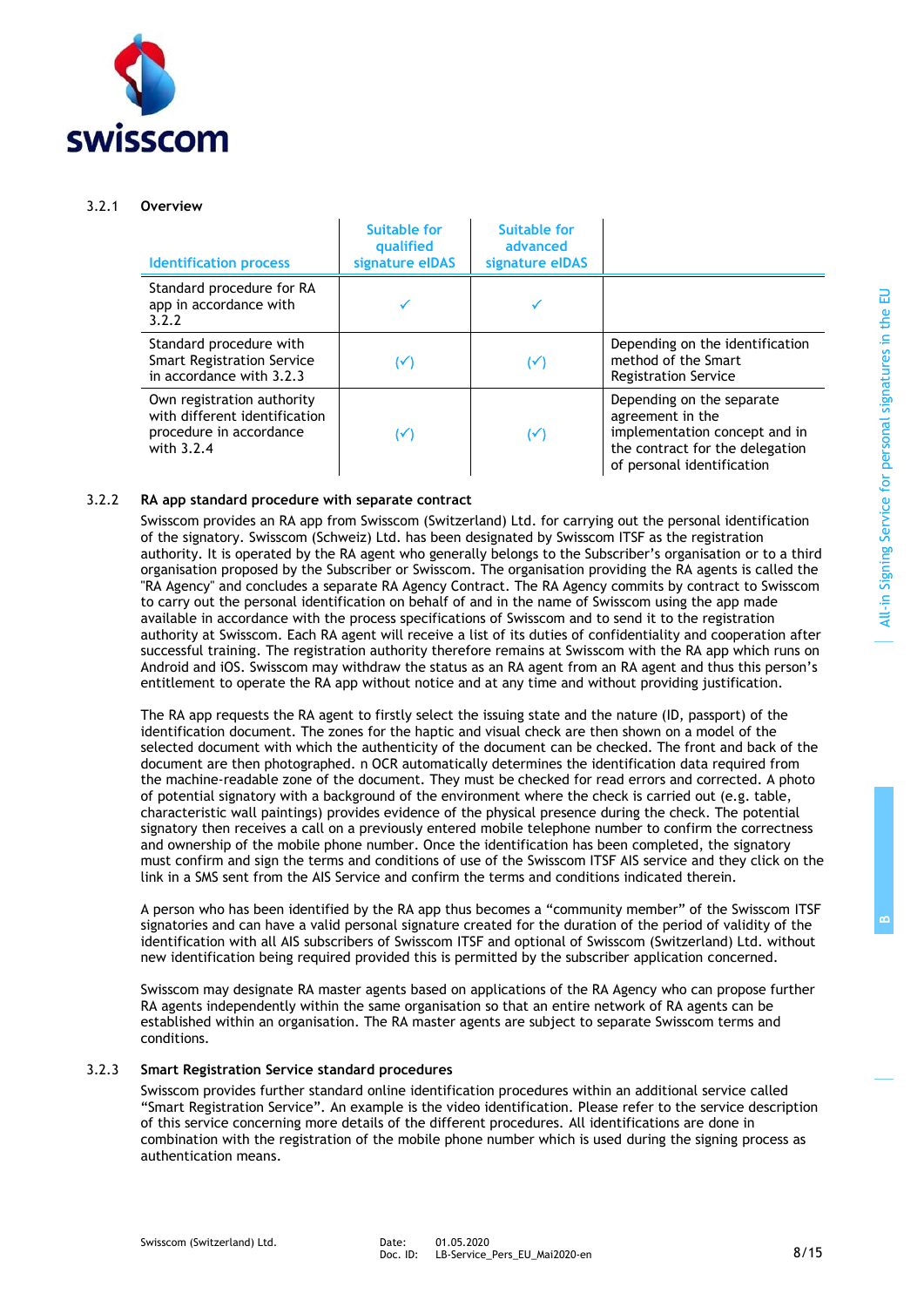**B**



The methods offered by Swisscom of the Smart Registration Service are subject to a separate additional contract for this service and are not part of this service description (see Service Description Smart Registration Service).

## 3.2.4 **Project-specific registration authority**

<span id="page-8-0"></span>If the Subscriber does not wish to use the aforementioned procedure for the identification of signatories and wishes to set up its own registration authority with project-specific identification or to otherwise differ from the aforementioned standard procedures, this will be agreed beforehand with Swisscom. The Subscriber must conclude a delegation agreement for identification of personal signatures (RA delegation agreement) with Swisscom (Switzerland) Ltd. and present an implementation concept prior to the contract comes into force which is checked and evaluated by Swisscom. As a rule, the conformity assessment body and the supervisory body must also approve these project-specific registration authority processes for the issue of qualified signature certificates.

## 3.2.5 **Organisation check process**

If the organisation associated with the potential signatory is also determined in the aforementioned procedure on personal identification, an organisation check is also carried out in accordance with the provisions of CP/CPS before commencement of the service by Swisscom ITSF. This must also be indicated in the acceptance and configuration statement and an authorised representative of the organisation must have signed the acceptance statement. By signing he/she also grants consent for the use of the organisation name in relation to the signatories.

## **3.3 Data storage and responsibilities**

# 3.3.1 **Standard procedure in accordance with paragraph [3.2](#page-6-0)**

With the use of the Swisscom RA app or the Smart Registration Service, the data on the identified person and the identification documents and evidence of acceptance of the terms and conditions of use are only stored on servers of the Swisscom registration authority in Switzerland and are retained for the periods in accordance with CP/CPS or under law.

#### 3.3.2 **Project-specific procedure in accordance with paragraph [3.2.4](#page-8-0)**

For project-specific procedures, the storage and place of storage are set out in the separate agreement on the delegation of personal identification with implementation concept.

#### **3.4 Declaration of consent**

Every personal signature requires the submission of a declaration of consent or will by the signatory. The authentication method used during the identification of the signatory is used for the declaration of consent or an expression of consent has already been made during the identification.

Various procedures are available for the submission of the declaration of consent itself:

- PWD/OTP: Here signatories authenticate themselves to the AIS service via a password entry page, which they receive via SMS, in the AIS service and activate the generation of a one-time password on the service which is sent via SMS to the mobile phone of the signatory. The signatory enters this in the subscriber application.
- OTP: The authentication of the signatory in the AIS Service is omitted in this procedure and instead the signatory sends a one-time password directly to the AIS service which is sent to them beforehand via SMS. This procedure can only be used for advanced signatures.
- Mobile ID: Currently only usable with MobileID-enabled SIM cards from Swiss mobile phone providers. This enables the signer to authenticate himself for a signature using direct 2-factor authentication and to trigger an expression of consent for the signature. If Mobile ID is not available for the mobile phone number, the PWD/OTP procedure is automatically used. This variant can be carried out on simple mobile devices (i.e. no smartphone required). Mobile ID: Currently only usable with MobileID-enabled SIM cards from Swiss mobile phone providers. This enables the signer to authenticate himself for a signature using direct 2-factor authentication and to trigger an expression of intent for the signature. If Mobile ID is not available for the mobile phone number, the PWD/OTP or Mobile ID App procedure is automatically used. This variant can be carried out on simple mobile devices (i.e. no smartphone required).
- Mobile ID App: This Authenticator app can be used as long as the standard Mobile ID procedure is not in use. It is also suitable for international mobile use outside Switzerland. The signer triggers a 2-factor authentication by means of a biometric feature enabled by the device or a PIN/password. For this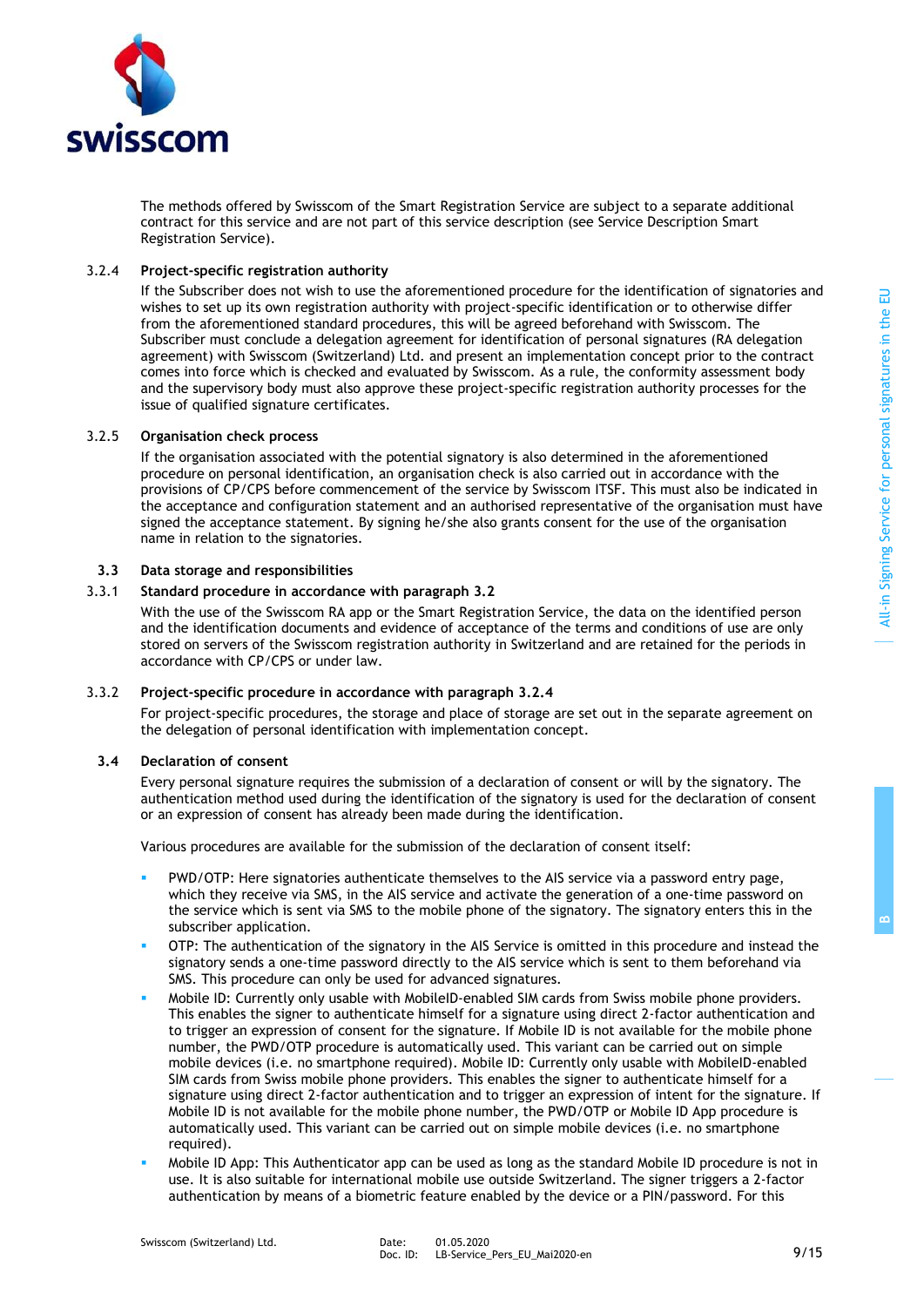

purpose, the app must be installed before the first use, e.g. before the confirmation of the terms of use, and initialized with the mobile number. A smartphone connected to the Internet is required.

▪ Project-specific declaration of consent: If the aforementioned procedure is not used, any projectspecific declaration of consent procedure will be agreed beforehand with Swisscom. The Subscriber must present an implementation concept prior to the conclusion of the contract which is checked and evaluated by Swisscom. Individualised declaration of consent processes must generally also be approved by the certification authority or conformity assessment authority for certification services for subscribers.

# 4 Performance description and responsibilities

## **4.1 Signature service**

**Non-recurring services**

Activities (S = Swisscom/SB = Subscriber) **S SB Provision of the service** 1. Provision of the AIS infrastructure 2. Provision of the SAIP interface based on the OASIS DSS protocol via SOAP or REST. Alternatively, interface via OAuth2.0 according to standard ETSI TS 119 432. The interface can be found at [http://documents.swisscom.com/product/1000255-](http://documents.swisscom.com/product/1000255-Digital_Signing_Service/Documents/Reference_Guide/Reference_Guide-All-in-Signing-Service-en.pdf) [Digital\\_Signing\\_Service/Documents/Reference\\_Guide/Reference\\_Guide-All-in-Signing-](http://documents.swisscom.com/product/1000255-Digital_Signing_Service/Documents/Reference_Guide/Reference_Guide-All-in-Signing-Service-en.pdf)[Service-en.pdf](http://documents.swisscom.com/product/1000255-Digital_Signing_Service/Documents/Reference_Guide/Reference_Guide-All-in-Signing-Service-en.pdf)  $\checkmark$ 3. Sending of signed acceptance and configuration statement with activation-relevant information and the required designation of roles (system administrator, security officer). 4. Organisation entry in the signature certificate option: Provision of all necessary documents for the organisation check at the request of Swisscom (e.g. attested commercial register extract). Signature in the acceptance statement by an authorised representative of the organisation for the consent that the organisation agrees with the entry of the organisation's name in the signature certificate for the signatories.  $\mathcal{A}$ 5. Organisation entry in the signature certificate option: Check of the authorisation to enter the organisation's name in the signature certificate. 6. Sending of a publicly trustworthy or self-signed SSL/TLS authentication certification for the authentication vis-à-vis the AIS server and for encrypted communication with the AIS service. For specifications see acceptance statement.  $\mathcal{A}$ 7. Activation of the communication to the subscriber and option IdP for the access certificate sent.  $\checkmark$  . The set of  $\checkmark$ 8. If required, configuration of the firewall, on the server side at the Subscriber's site. 9. Designation of a person responsible including constant deputation for all matters concerning technology, security and the implementation of registration of signatories and contact partners for audit matters.  $\mathcal{A}$ 10. Connection of the Subscriber and sending of subscriber-specific access data. 11. Integration of the AIS service into subscriber-specific application(s) and/or subscriber side connection of the interface to AIS, e.g. through the use of a partner application. 12. Checking of the connection to the AIS server and/or the issuing of signatures. Immediate notification of any errors before the signatures are used. 13. Fault rectification through update or re-installation. 14. Notification of the relinquishment of business activities and any bankruptcy notices against it, the opening of bankruptcy proceedings or a debt restructuring moratorium. **Termination of the service** 1. Deletion of subscriber authorisations in the AIS infrastructure. 2. Deletion of the key from the HSM.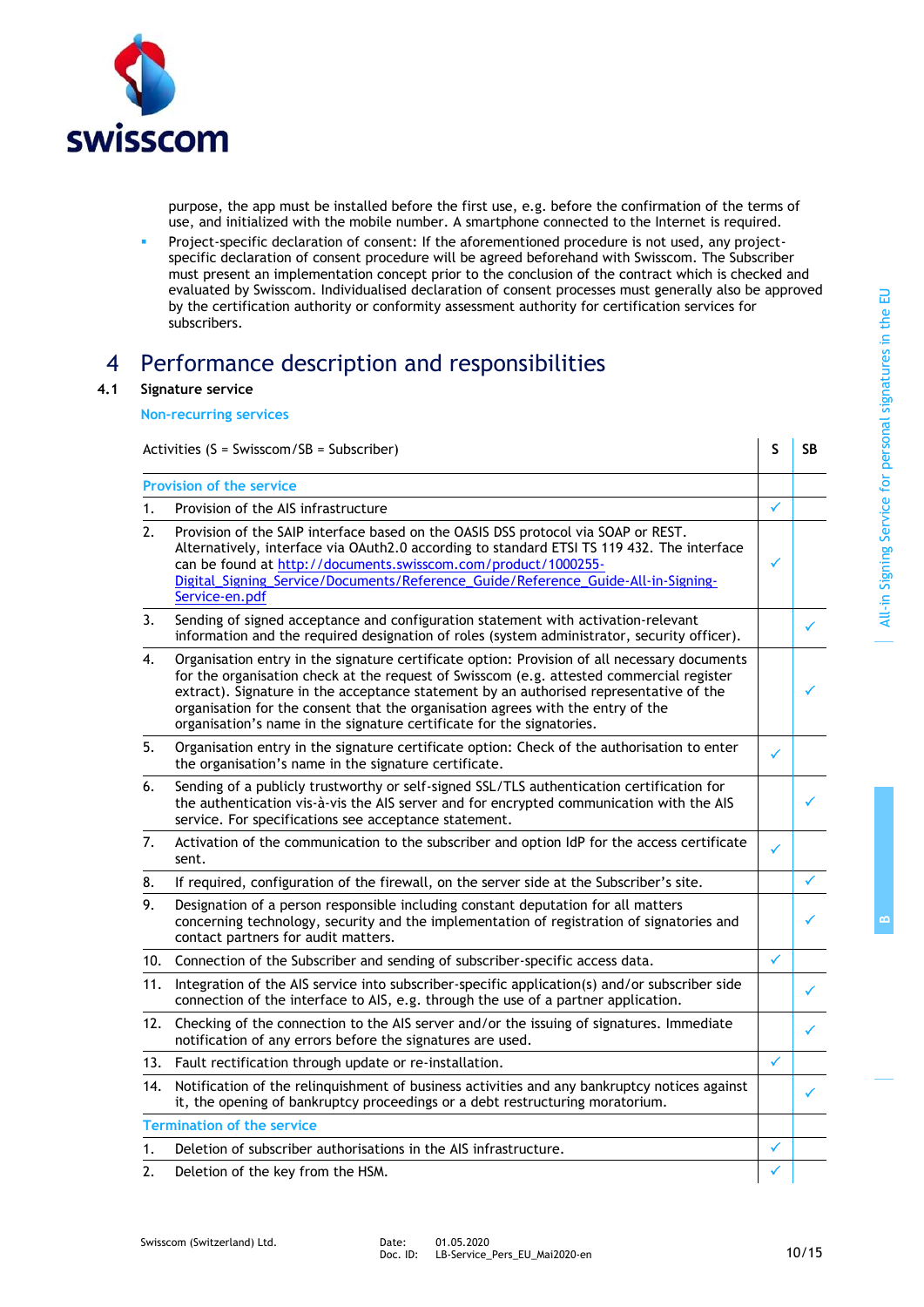

# **Recurring services**

| Activities ( $S = Swisscom/SB = Subscripter$ ) |                                                                                                                                                                                                                                                                                                                                                          |              | <b>SB</b> |
|------------------------------------------------|----------------------------------------------------------------------------------------------------------------------------------------------------------------------------------------------------------------------------------------------------------------------------------------------------------------------------------------------------------|--------------|-----------|
| <b>Standard services</b>                       |                                                                                                                                                                                                                                                                                                                                                          |              |           |
| 1.                                             | Operation of the AIS infrastructure.                                                                                                                                                                                                                                                                                                                     | ✓            |           |
| 2.                                             | LifeCycle management of the AIS service infrastructure.                                                                                                                                                                                                                                                                                                  | $\checkmark$ |           |
| 3.                                             | LifeCycle management of the infrastructure of the systems connected to the All-in Signing<br>Service: Modification of the current status of technology and security (security patches,<br>updates etc.)                                                                                                                                                  |              |           |
| 4.                                             | Appropriate technical and organisational measures to protect the data (e.g. including<br>through the deactivation of connections not required or access regulations etc.).<br>Disclosure of the security system of the application and communication to Swisscom if<br>requested by Swisscom ITSF or its conformity assessment body or supervisory body. |              |           |
| 5.                                             | Modification of the definition of the security requirements.                                                                                                                                                                                                                                                                                             | ✓            |           |
| 6.                                             | Lifecycle management of its access certificate, timely exchange upon expiry of validity by<br>the designated security manager by e-mail to servicedesk.ict@swisscom.com with<br>designation of the account name. Avoidance of any disruption of the SSL/TLS connection<br>(e.g. through "inspection" module).                                            |              |           |
| 7.                                             | Creation of signature certificates based on the X.509 standard.                                                                                                                                                                                                                                                                                          | ✓            |           |
| 8.                                             | Definition of the signature certificate content and procedure for signature creation.                                                                                                                                                                                                                                                                    |              |           |
| 9.                                             | Ensuring the use of technical means of authentication and contractually agreed<br>authentication methods (e.g. PWD/OTP, Mobile ID App).                                                                                                                                                                                                                  |              |           |
| 10.                                            | Sending of the signatory's data (distinguished name) in accordance with the provisions of<br>the acceptance and configuration statement.                                                                                                                                                                                                                 |              |           |
| 11.                                            | Implementation of signatures for which the signatory's declaration of consent exists.                                                                                                                                                                                                                                                                    | $\checkmark$ |           |
| 12.                                            | Signature is provided in conjunction with a time stamp.                                                                                                                                                                                                                                                                                                  | ✓            |           |
| 13.                                            | Meeting the cooperation obligations and requirements by the security officer.                                                                                                                                                                                                                                                                            |              |           |
| 14.                                            | Provision of support services (service desk, incident management, etc.)                                                                                                                                                                                                                                                                                  |              |           |
| 15.                                            | Reporting of changes to subscriber-specific information (contact persons, access<br>certificate, etc.)                                                                                                                                                                                                                                                   |              |           |
| 16.                                            | Updating of subscriber-specific information (contact persons, access certificate, etc.)                                                                                                                                                                                                                                                                  | ✓            |           |
| 17.                                            | Reporting of security incidents on the system of the subscriber application or IdP system<br>which concerns the AIS service.                                                                                                                                                                                                                             |              | ✓         |
| 18.                                            | Reporting of security incidents on the system of the signature service which has an impact<br>on subscribers.                                                                                                                                                                                                                                            | ✓            |           |
| 19.                                            | Decision-making and responsibility for the legal implications of the signature type selected<br>(see section 7.2)                                                                                                                                                                                                                                        |              |           |
| 20.                                            | Notice to signatories in the user interface of the subscriber application or in the question<br>regarding expressions of intent about the type of signature used.                                                                                                                                                                                        |              |           |
| 21.                                            | Modification of the interface in line with Swisscom's new requirements within 3 months<br>due to regulatory or security requirements.                                                                                                                                                                                                                    |              |           |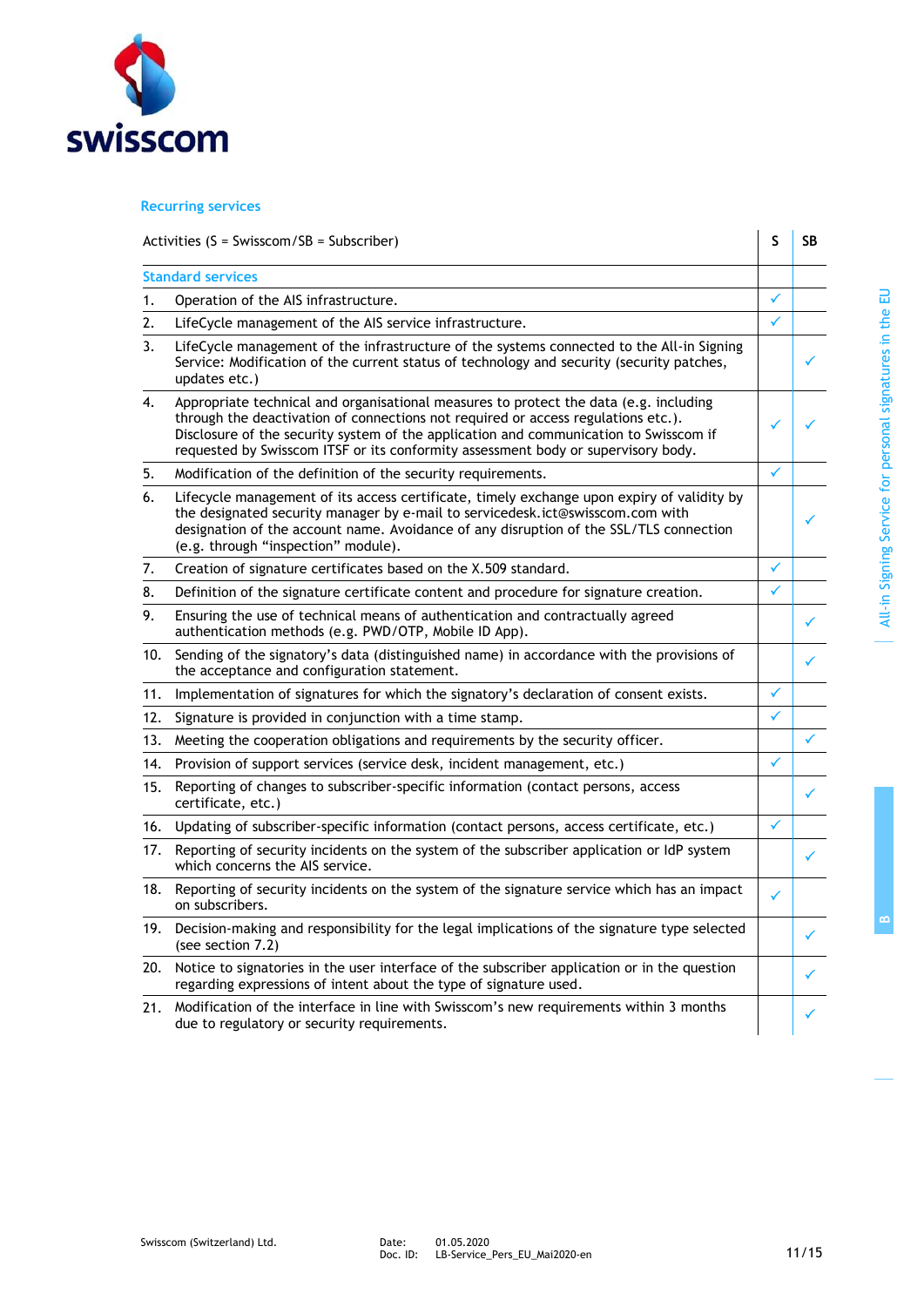

# **4.2 RA app for personal identification**

**Non-recurring services**

Activities  $(S = Swisscom/SB = Subscripter)$  **S SB** 

|                                                         | $F = F = F + F + F$                                                                                                                                                                                                                 |  |
|---------------------------------------------------------|-------------------------------------------------------------------------------------------------------------------------------------------------------------------------------------------------------------------------------------|--|
| Standard services in case of optional use of the RA-App |                                                                                                                                                                                                                                     |  |
|                                                         | Conclusion of a RA Agency Contract with the RA Agency for the purpose of enabling the<br>personal identification of RA Agents using the Swisscom RA App as described in Section<br>3.2.2 of this Service Description.               |  |
|                                                         | Consultation with the RA Agency proposed by the Subscriber to ensure that any termination<br>of the RA Agency Contract by the RA Agency complies with the Subscriber's requirements.                                                |  |
|                                                         | Cooperation for the development and integration of a new identification process in<br>accordance with the possibilities of this service description (cf. Subclause 3.2.1) in the<br>event of termination of the RA Agency Contract. |  |

## **Recurring services**

| Activities $(S = Swisscom/SB = Subscripter)$ |                                                                                                                                                                              |  |
|----------------------------------------------|------------------------------------------------------------------------------------------------------------------------------------------------------------------------------|--|
|                                              | Standard services in case of optional use of the RA-App                                                                                                                      |  |
|                                              | Identification of signatories, registration of additional RA (Master) agents in accordance<br>with RA agency contract                                                        |  |
|                                              | Activation of the signers for the signature, operation of a portal for the administration and<br>registration of all RA agents, further master RA agents and signed persons. |  |

# **4.3 Own registration authority, video identification**

# **Non-recurring services**

| Activities $(S = Swisscom/SB = Subscripter)$                                                                                                                                                                                                                                                                                                                                                                                                                              |  |
|---------------------------------------------------------------------------------------------------------------------------------------------------------------------------------------------------------------------------------------------------------------------------------------------------------------------------------------------------------------------------------------------------------------------------------------------------------------------------|--|
| Standard services in case of optional use of the RA-App                                                                                                                                                                                                                                                                                                                                                                                                                   |  |
| Conclusion of a contract for the delegation of personal identification ("RA delegation<br>contract") in order to enable the personal identification to be carried out by an own<br>registry according to an implementation concept and/or certification                                                                                                                                                                                                                   |  |
| Preparation of an implementation concept for the operation of the registration authority<br>with relevant information (registration process, consent to the declaration of use, archiving<br>of registration data, data transfer after termination of business activity, registry officer<br>and organisation, system and network security concept, data protection) and/or presenting<br>a corresponding certification according to ETSI (advanced) or eIDAS (qualified) |  |
| Cooperation in the development and integration of a new identification process in<br>accordance with the possibilities of this description of services (cf. subsection 3.2.1) in the<br>event of termination of the RA delegation agreement.                                                                                                                                                                                                                              |  |

# **Recurring services**

| Activities ( $S = Swisscom/SB = Subscripter$ )          |                                                     |  |
|---------------------------------------------------------|-----------------------------------------------------|--|
| Standard services in case of optional use of the RA-App |                                                     |  |
|                                                         | Identification of signatories                       |  |
|                                                         | Activation of the signers for the digital signature |  |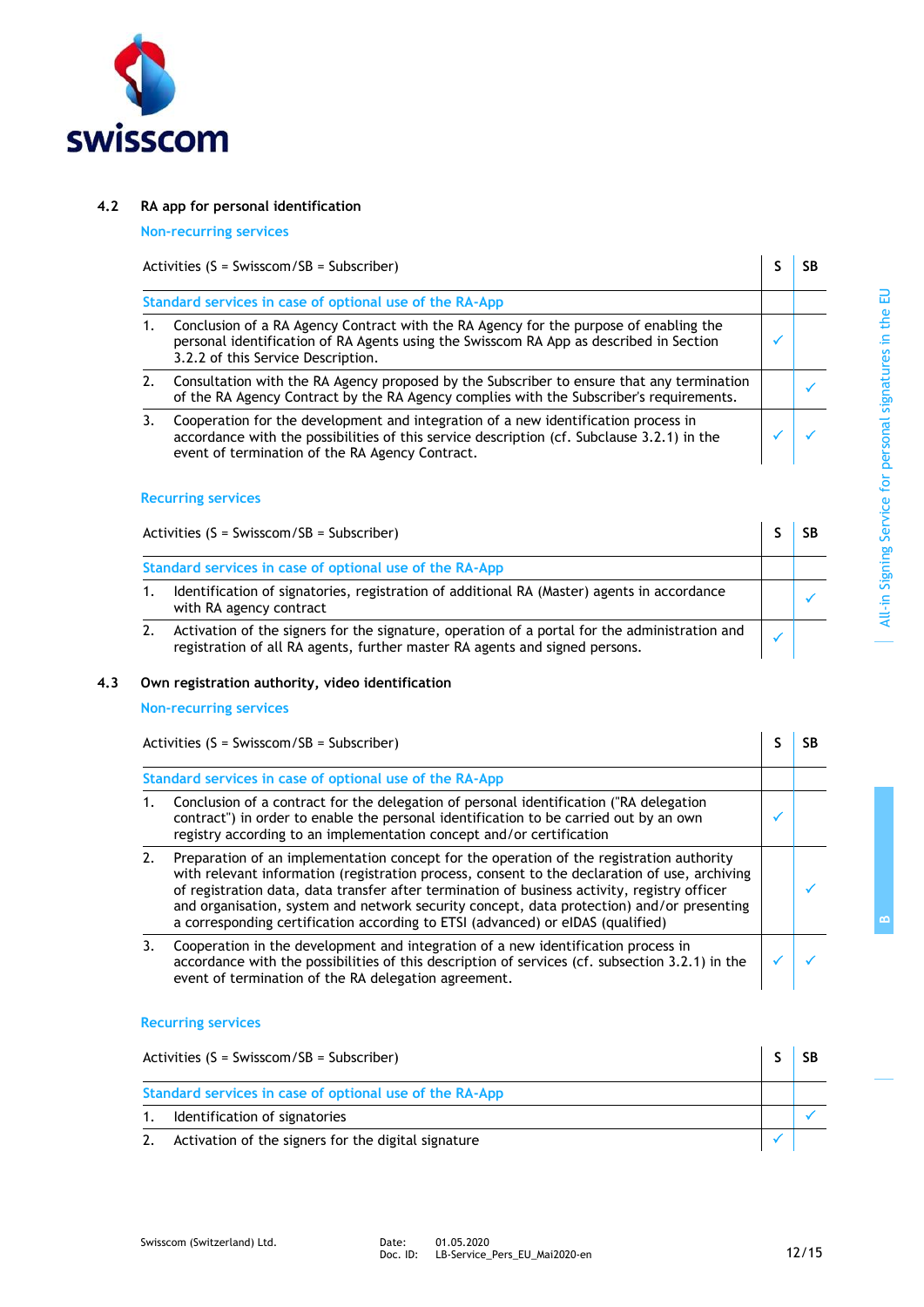

# 5 Service levels and reporting

# **5.1 Service levels**

The following service levels generally relate to the agreed support times. Definitions of terms (Operation Time, Support Time, Availability, Security and Continuity) and the description of the measurement method and reporting are set out in the other contract elements (e.g. SLA Definitions).

The following service levels are provided for the service variants (see section 3). If several possible service levels are available for each variant, the service level is selected in the service contract.

| Service level & target values                                 |                                                                       | Liecti ville personal<br><b>signatures</b>                     |         |
|---------------------------------------------------------------|-----------------------------------------------------------------------|----------------------------------------------------------------|---------|
| <b>Operation Time</b>                                         |                                                                       |                                                                |         |
| <b>Operation Time</b>                                         | 00:00-24:00<br>Mo-Su                                                  |                                                                |         |
| <b>Provider Maintenance</b><br>Window                         | PMW-DC                                                                | <b>PMW Data Center</b><br>Swisscom                             |         |
|                                                               | PMW-S                                                                 |                                                                |         |
|                                                               | With advance<br>notice for security<br>and system-critical<br>updates | 19:00-<br>Daily<br>07:00, only for<br>announced<br>maintenance |         |
| <b>Support Time</b>                                           |                                                                       |                                                                |         |
| Support Time                                                  | 00:00-24:00<br>Mo-Su                                                  |                                                                | ●       |
| Fault acceptance                                              | $00:00 - 24:00$<br>Mo-Su                                              |                                                                |         |
| <b>Availability</b>                                           |                                                                       |                                                                |         |
| Service Availability                                          |                                                                       |                                                                |         |
| Signature service<br>$\blacksquare$                           | 99.8%                                                                 |                                                                |         |
| Directory services<br>٠<br>according to CP/CPS<br>section 3.1 | 99.9%                                                                 |                                                                |         |
| <b>Security</b>                                               |                                                                       |                                                                |         |
|                                                               | Advanced (ITSLA)                                                      |                                                                | o       |
|                                                               | Customised (ITSLC)                                                    |                                                                | $\circ$ |
| <b>Continuity</b>                                             |                                                                       |                                                                |         |
| <b>ICT Service Continuity</b><br>(ICTSC)                      | RTO 120 h   RPO 24 h                                                  |                                                                |         |
|                                                               | RTO 48 h   RPO 24 h                                                   |                                                                | $\circ$ |
| $\bullet$ = Standard (included in the price)                  | $O = For$ an additional charge                                        | $-$ = Not available                                            |         |

#### 5.1.1 **Support and Operation**

During the support time, Swisscom ensures the operation of the AIS service in accordance with SLA clause 5.1 up to SAIP. Faults can be reported and accepted during this time (1st Level Support). If the AIS service has been purchased through a Swisscom partner, it must be contacted in the event of malfunctions. The partner will forward the fault to Swisscom if he cannot remedy it. Customer specific issues and service setups are handled by the 2nd Level Support Monday to Friday from 8h00 to 17h00. The holiday regulations of the basic document "SLA definitions" must be considered.

**Electronic personal** 

 $\mathbf{I}$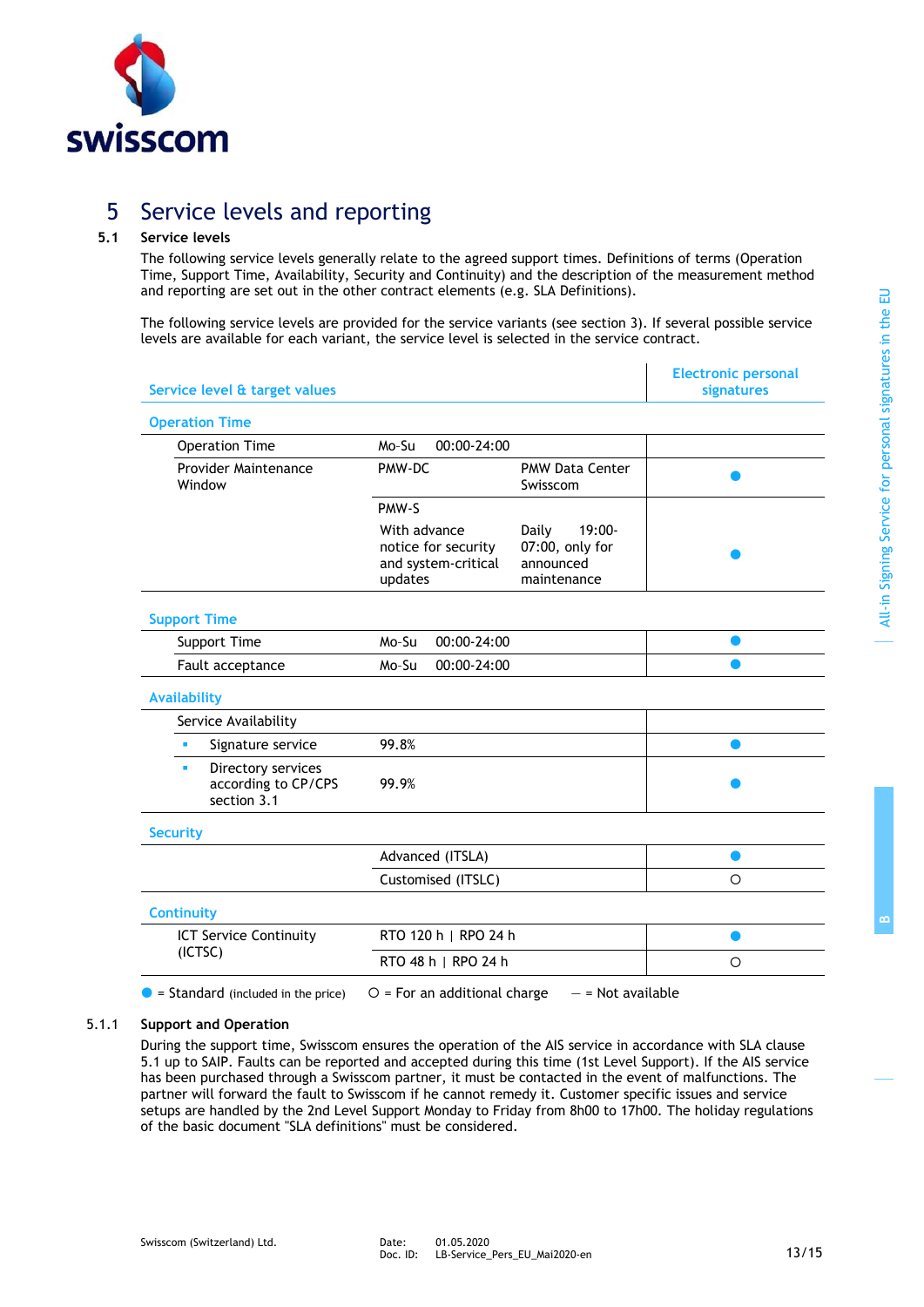

# **5.2 Service level reporting**

Within the scope of the service, the Subscriber receives the following standard service level report. Further reports can be provided, subject to charge, as part of the advanced reporting service after assessing the feasibility of the Subscriber's requirements.

| Service level report |                                                          | <b>Electronic personal</b><br>signatures | <b>Reporting period</b> |
|----------------------|----------------------------------------------------------|------------------------------------------|-------------------------|
| Availability         | Service availability of the service<br>Signature service | • (on request)                           | Month                   |
|                      | Directory services                                       | • (on request)                           | Month                   |

## $\bullet$  = Standard (included in price)

# 6 Billing and quantity report

# **6.1 Billing**

Services are billed retroactively for the previous month. The billing details are governed by the service contract.

# **6.2 Quantity report**

Quantity reports are governed in the service contract.

# 7 Special provisions

# **7.1 Subscriber application**

The subscriber application is not part of this service description. It is provided by the Customer itself, by a Swisscom partner or by Swisscom ITSF or Swisscom (Switzerland) Ltd. itself.

# **7.2 Signature types and their applications**

<span id="page-13-0"></span>It is the Subscriber's responsibility to obtain professional clarification of the legal implications of the selected type of electronic signature (with and without time stamp) made available to the signatories. Swisscom accepts no responsibility in this regard.

Qualified electronic signature (QES, Swisscom diamond class certificate): The QES created via the AIS meets the characteristics defined in the CP/CPS and the definition in accordance with Art. 3 eIDAS-VO with the legal effects referred to in Art. 25 eIDAS-VO.

Electronic time stamp: The electronic time stamp created using the AIS meets the characteristics defined in the CP/CPS and the definition in accordance with Art. 33 No. 33 eIDAS Regulation. It is not a qualified electronic time stamp according to Art. 3 No. 34 eIDAS-VO.

Advanced electronic signature (AES, certificate of Swisscom sapphire class): The AES created via the AIS meets the characteristics defined in the CP/CPS and the definition according to Art. 3 eIDAS-VO with the legal effects referred to in Art. 25 eIDAS-VO. The AES does not have the same legal validity as a handwritten signature.

Depending on the situation, some documents therefore require the handwritten signature or the QES with a electronic time stamp in order for the intended legal validity to enter into effect at all.

The validity of electronic signatures created via AIS in accordance with the certificate guidelines (CP/CPS) for the issuing of signature certificates issued by the issuing CAs "Diamond" (qualified) and "Sapphire" (advanced) may differ under the application of law different to EU law and may be more or less extensive compared to EU law.

The exchange of encrypted data and the issuing of signature certificates is also subject to legal restrictions in/with certain states.